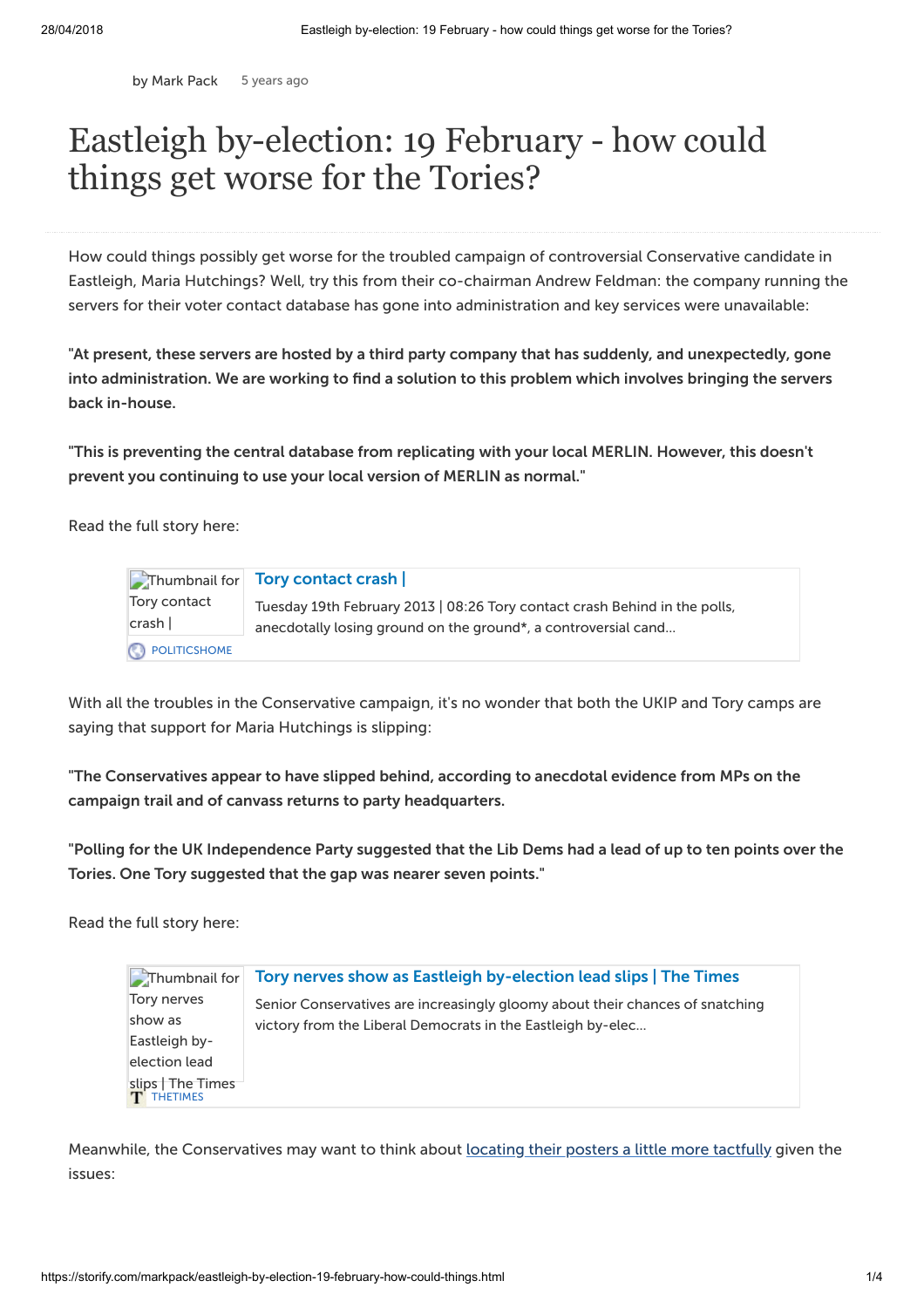

As a result of all this, a lot of Conservatives are now pinning their hopes on the decision on a high-profile planning application having to be made during the campaign:



There's an interesting take in The Spectator about one possible positive sign of the quality of the Conservative campaign:



## The Tories take tips from Obama in [Eastleigh](http://blogs.spectator.co.uk/coffeehouse/2013/02/will-eastleigh-be-remembered-as-a-landmark-by-election-for-campaigning/)

Eastleigh could be a turning point in by-election history. Not because the Tories are looking like they may well lose, as the Times (£) s...

However, such online surveys are not particularly new and if you're looking for successful importing of US campaign tactics, it is the Liberal Democrat adoption of Obama-style volunteer mobilisation tactics that is the big success so far, with over 200 helpers by lunchtime today alone.

On to other campaign news and first a great account from a local journalist about how the campaigns have been (mis)handling the local press: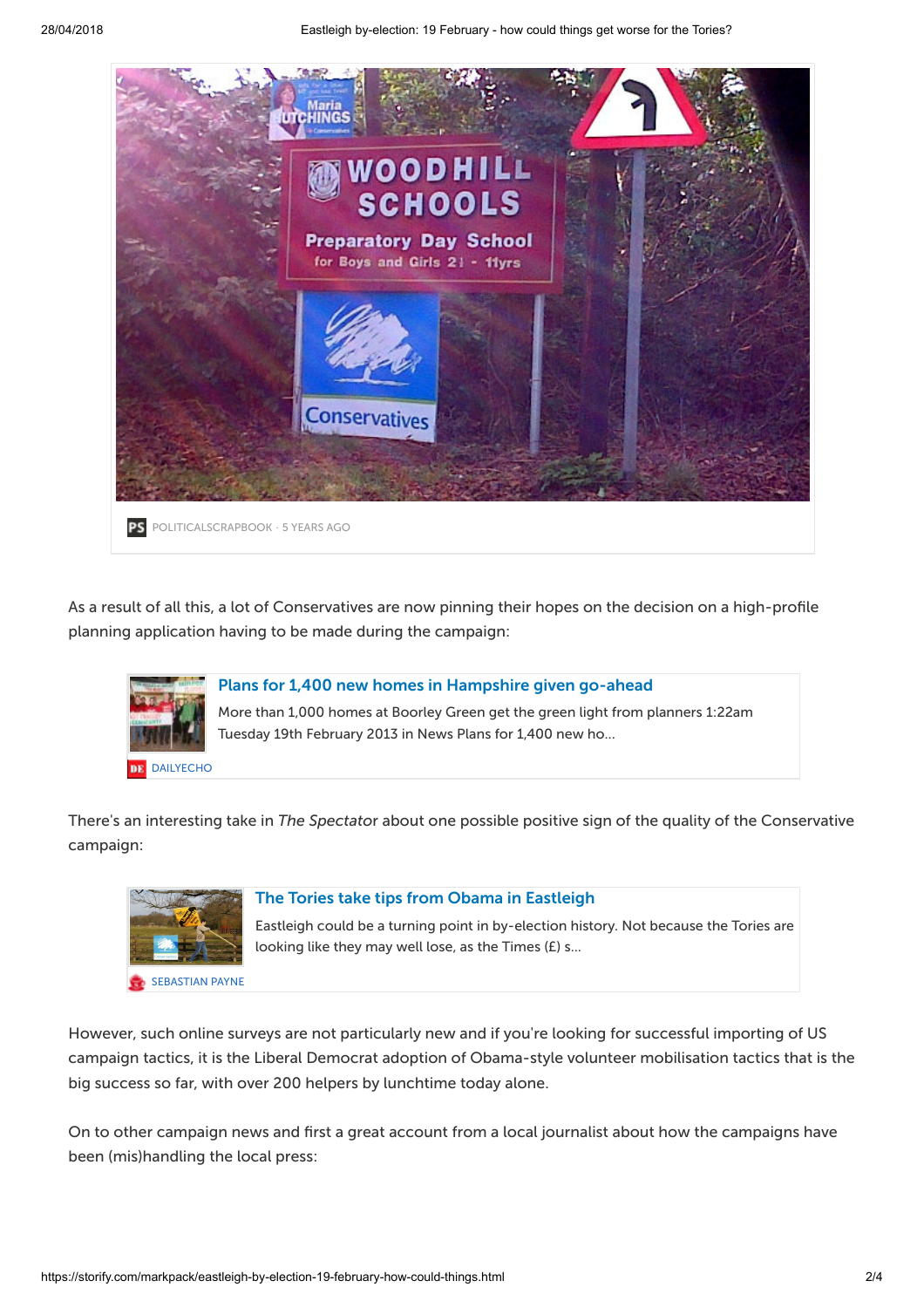

Inside the Eastleigh election [campaign](http://www.dailyecho.co.uk/news/10233543.Inside_the_Eastleigh_election_campaign_circus/) circus

A ridiculous world of controlling press officers and restrictions on the Eastleigh campaign trail 8:00am Sunday 17th February 2013 in New...

Oh, and some more Maria Hutchings news of course:

| Thumbnail for                                               | <b>By-election Tory blasted PM over Lib Dem coalition</b>                                                                                    |
|-------------------------------------------------------------|----------------------------------------------------------------------------------------------------------------------------------------------|
| By-election Tory<br>blasted PM over<br>Lib Dem<br>coalition | THE Tory candidate in the Eastleigh by-election blasted David Cameron over his<br>decision to go into coalition with the Lib Dems, The Sun h |
| $\mathbf S$ THESUN                                          |                                                                                                                                              |

Finally, here's news on the other candidates, their dogs and the betting odds:



Sketch: Don't vote for 'joke [candidates'...](http://www.telegraph.co.uk/news/politics/9880954/Sketch-Dont-vote-for-joke-candidates...-says-John-OFarrell.html) says John O'Farrell - **Telegraph** 

He moved on past the swings, his balloons bobbing along behind. A reporter asked about Margaret Thatcher. In 1998, Mr O'Farrell wrote tha...

**C** [MICHAEL](http://www.telegraph.co.uk/journalists/michael-deacon/) DEACON

[INDEPENDENT](http://www.independent.co.uk/) [to](http://www.independent.co.uk/) step into Chris Thumbnail for The untold story of the Eastleigh by-election: the little-known names looking



Next Thursday's Eastleigh by-election is hotting up. Tory Maria Hutchings put her foot in it over her son's education at the weekend, whi...

Huhne's shoes



## Dogs have their day [campaigning](http://www.dailyecho.co.uk/news/10236984.Dogs_have_their_day_campaigning/)

Politicians hope to gain puppy power by taking dogs on Eastleigh campaign trail 1:30pm Tuesday 19th February 2013 in News By Luke Tugby, ...

[DAILYECHO](http://www.dailyecho.co.uk/)